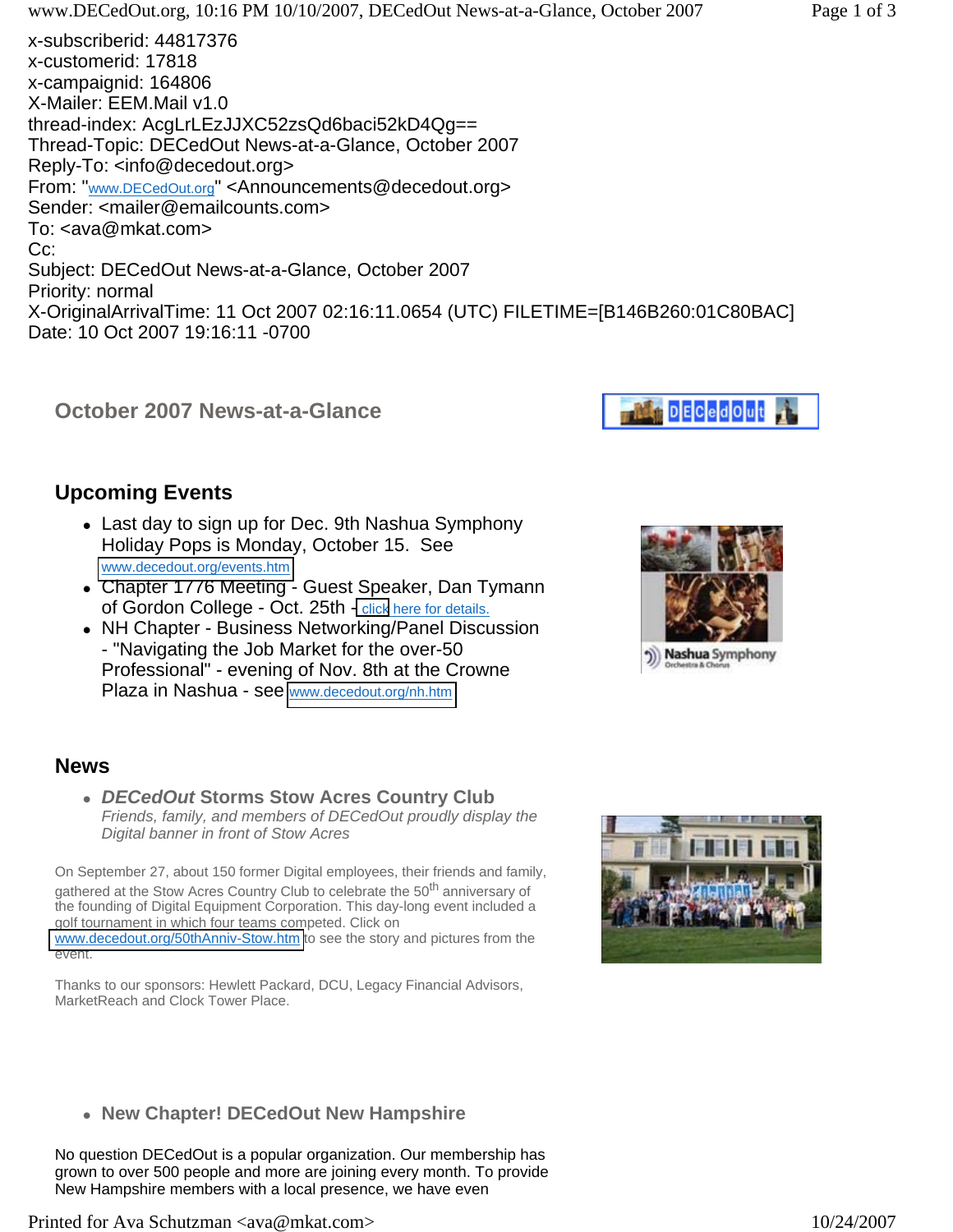established a separate New Hampshire Chapter.

The new chapter plans to offer professional seminars to members of DECedOut such as "Career Development for the Over-50 Set" and "Social Networking as a Business Development Tool."

#### **MARK YOUR CALENDARS!**

### NH Event: **"Navigating the Job Market for the over-50 Professional"**

What: A Panel Discussion on strategies for career advancement and professional satisfaction for the over-50 crowd. Where: Crowne Plaza Nashua, 2 Somerset Parkway, Nashua, NH 03063 When: Thursday, November 8, 2007 Agenda<br>6 - 7 PM Networking 7 - 8:30 PM Panel discussion with lots of opportunity for audience participation 8:30 - ? Additional networking

Cost: \$10 pre-paid, \$12 at door. To register pre-paid, send your check for \$10 per person, made out to DRA/DECedOut, to: Diana Watts, 133 Tower Hill Rd., Candia, NH, 03034. Include names of all attendees for whom you're registering.

Whether you live in New Hampshire or not (and you don't have to, to participate), these sessions promise to be fun and worthwhile.

NH Chapter has already sponsored the Nashua Symphony Holiday Pops Concert on the schedule for December 9th (if interested, you must order tickets by Mon., Oct. 15).

## { **Report on the Constitution Voting**

On September 19, votes were compiled for the new DECedOut Constitution. The Constitution was modified to better describe the purposes of DECedOut; however, the name of the organization is not included because we are considering changing the name (see below).

129 members voted Yes, indicating overwhelming support of the revised constitution. On the other hand, four members voted against the changes, and their concerns were addressed personally by the Board of Directors.

The acceptance of the new constitution is an important step in the growth of our organization. It is available online on our Charter page: [www.decedout.org/charter.htm](http://www.decedout.org/charter.htm)

#### { **Announcing the Oct. 25 Event at the Sudbury Senior Center**

Dan Tymann will speak to us about progress on the Ken Olsen Science Center at Gordon College, and show us the video from the Tribute to Ken Olsen in June 2006. [www.decedout.org/1776.htm](http://www.decedout.org/1776.htm) 

#### { **New Name for Renewed Organization**